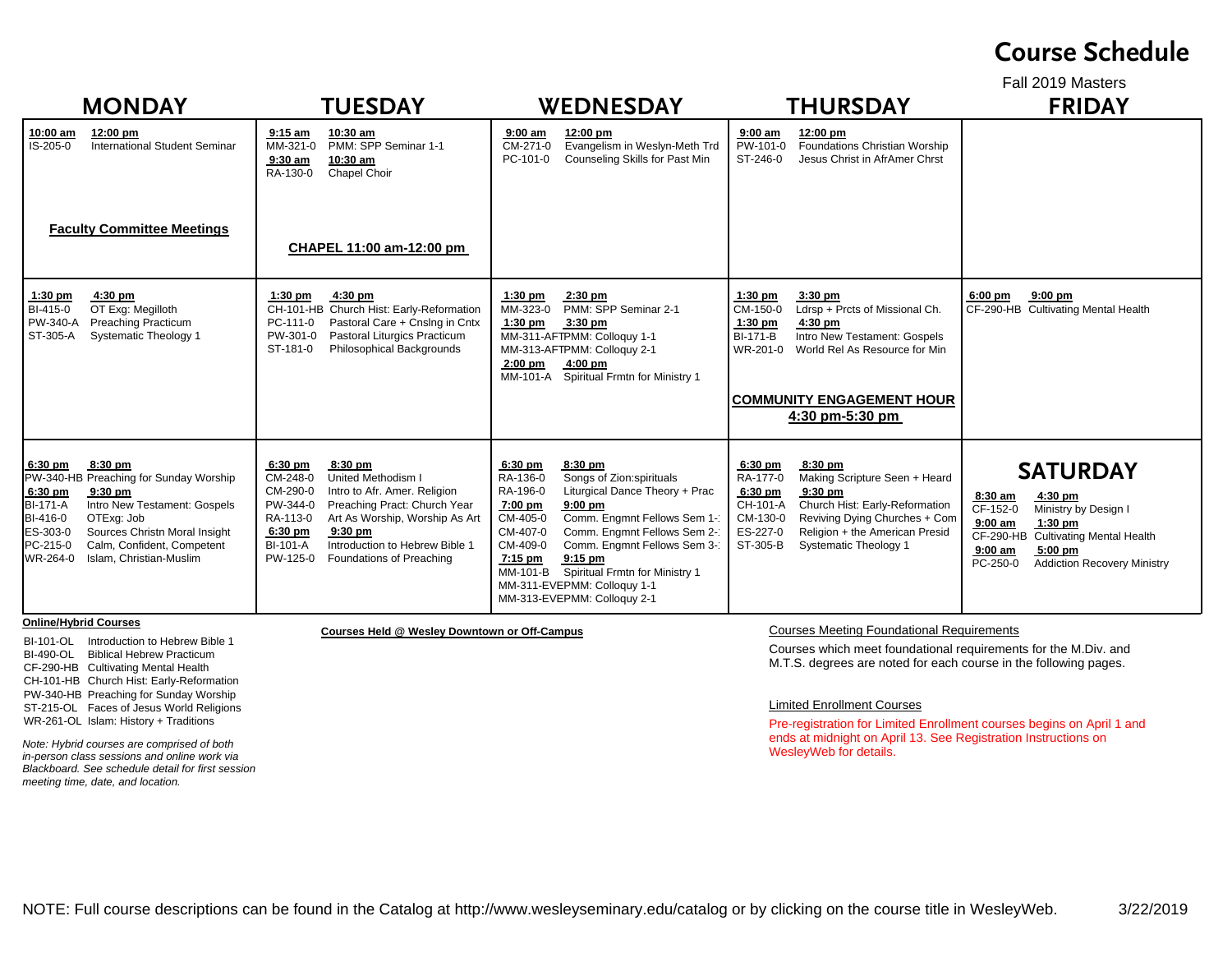

## **Biblical Interpretation**

| <b>BI-101-A</b>  | <b>Introduction to Hebrew Bible 1</b><br>6:30PM - 9:30PM<br>Tu<br>Kresge KG-01<br><b>Limited Enrollment: 70</b>                                                                                                           | 3.00 |               | Dombkowski Hopkins, Denise |
|------------------|---------------------------------------------------------------------------------------------------------------------------------------------------------------------------------------------------------------------------|------|---------------|----------------------------|
| <b>BI-101-OL</b> | <b>Introduction to Hebrew Bible 1</b>                                                                                                                                                                                     | 3.00 | <b>Online</b> | Cho, Paul                  |
| <b>BI-171-A</b>  | <b>Limited Enrollment: 25</b><br><b>Introduction to New Testament: Gospels</b><br>м<br>6:30PM - 9:30PM<br><b>Limited Enrollment: 70</b>                                                                                   | 3.00 |               | Works, Carla               |
| <b>BI-171-B</b>  | <b>Introduction to New Testament: Gospels</b><br>1:30PM - 4:30PM<br>Th<br><b>Limited Enrollment: 70</b>                                                                                                                   | 3.00 |               | Works, Carla               |
| <b>BI-261-0</b>  | <b>New Testament Greek 1</b>                                                                                                                                                                                              | 3.00 |               | Wilson, Carol Bakker       |
| <b>BI-415-0</b>  | <b>Old Testament Exegesis: Megilloth</b><br>1:30PM - 4:30PM<br>м<br>Prereq: Introduction to Hebrew Bible<br>This course covers: Ruth, Esther, Song of Songs, Ecclesiastes, and Lamentations.                              | 3.00 |               | Dombkowski Hopkins, Denise |
| <b>BI-416-0</b>  | <b>Old Testament Exegesis: Job</b><br>6:30PM - 9:30PM<br>м<br>Prereq: Introduction to Hebrew Bible<br><b>Limited Enrollment: 20</b>                                                                                       | 3.00 |               | Cho, Paul                  |
| <b>BI-490-OL</b> | <b>Biblical Hebrew Practicum</b><br>Prereq: Introduction to Hebrew Bible and Biblical Hebrew                                                                                                                              | 1.00 | <b>Online</b> | Dombkowski Hopkins, Denise |
| CF-152-0         | <b>Christian Teaching &amp; Formation</b><br><b>Ministry by Design I</b><br>8:30AM - 4:30PM<br>Sa                                                                                                                         | 1.00 |               | Peck-McClain, Emily        |
|                  | This course will meet in person on September 21 and November 16                                                                                                                                                           |      |               |                            |
| <b>CF-290-HB</b> | <b>Cultivating Mental Health Through Spiritual</b><br><b>Practices</b><br>F<br>6:00PM - 9:00PM<br>Sa<br>9:00AM - 1:30PM<br>This class meet on campus on the following dates: September 6-7, October 4-5 and December 6-7. | 3.00 | <b>Hybrid</b> | Strukova, Jana             |
|                  | <b>History of Christianity</b>                                                                                                                                                                                            |      |               |                            |
| <b>CH-101-A</b>  | The Church in History: Early Church To<br><b>Reformation</b><br>6:30PM - 9:30PM<br>Th                                                                                                                                     | 3.00 |               | Harrell, Charles L.        |
| <b>CH-101-HB</b> | The Church in History: Early Church To<br><b>Reformation</b>                                                                                                                                                              | 3.00 | <b>Hybrid</b> | Danker, Ryan               |

**Reformation**<br>Tu 1:30 1:30PM - 4:30PM

*Please note: Classroom assignments are tentative and subject to change. Room change notices will be posted prior to the semester.*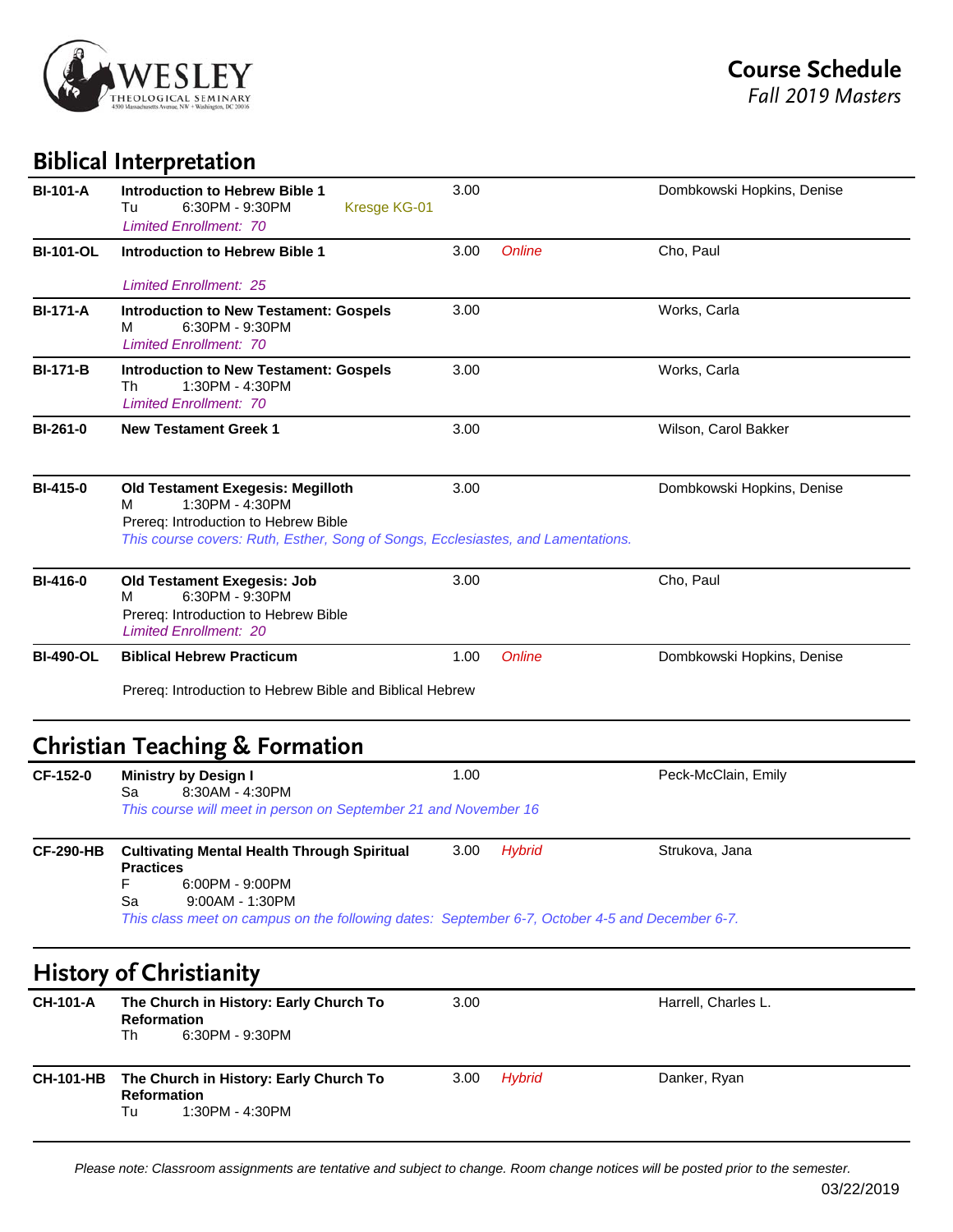

# **Congregational Life & Ministry**

| CM-119-0 | <b>Facing the First Pastorate</b>                                                                                                                                                                                                                | 2.00                   | Hardman-Cromwell, Youtha C. |
|----------|--------------------------------------------------------------------------------------------------------------------------------------------------------------------------------------------------------------------------------------------------|------------------------|-----------------------------|
| CM-130-0 | <b>Reviving Dying Churches &amp; Communities</b><br>Th<br>6:30PM - 9:30PM                                                                                                                                                                        | 2.00                   | Daniels, Joseph W.          |
| CM-150-0 | Leadership & Practices of the Missional Church 2.00<br>1:30PM - 3:30PM<br>Th                                                                                                                                                                     |                        | Wingeier-Rayo, Phil         |
| CM-248-0 | United Methodism: History, Doctrine And Polity I 3.00<br>6:30PM - 8:30PM<br>Tu                                                                                                                                                                   |                        | Danker, Ryan                |
| CM-271-0 | Evangelism in the Wesleyan/Methodist Tradition 3.00<br>9:00AM - 12:00PM<br>W                                                                                                                                                                     |                        | Powe, Frederick Douglas     |
| CM-290-0 | Introduction to the Study of African American<br>Religion<br>Tu<br>6:30PM - 8:30PM<br>This class meets every other week                                                                                                                          | 1.00                   | Young, Josiah U.            |
| CM-405-0 | <b>Community Engagement Fellows Seminar 1/1</b><br>7:00PM - 9:00PM<br>w                                                                                                                                                                          | 2.00                   | Parrish, Lorena             |
| CM-407-0 | <b>Community Engagement Fellows Seminar 2/1</b><br>7:00PM - 9:00PM<br>W                                                                                                                                                                          | 2.00                   | Parrish, Lorena             |
| CM-409-0 | <b>Community Engagement Fellows Seminar 3/1</b><br>7:00PM - 9:00PM<br>W                                                                                                                                                                          | 1.00                   | Parrish, Lorena             |
|          | <b>Christian Ethics/Sociology</b>                                                                                                                                                                                                                |                        |                             |
| ES-227-0 | <b>Religion &amp; the American Presidency</b><br>6:30PM - 9:30PM<br>Th                                                                                                                                                                           | 2.00                   | McCurry, Michael D.         |
| ES-303-0 | <b>Sources of Christian Moral Insight</b><br>6:30PM - 9:30PM<br>М<br>Prereq: Introduction to Hebrew Bible, Introduction to NewýTestament, The Church in History and<br>UndergraduateýPhilosophy requirement met<br><b>Limited Enrollment: 32</b> | 3.00                   | Wheeler, Sondra Ely         |
|          | <b>Integrated Theological Studies</b>                                                                                                                                                                                                            |                        |                             |
| IS-100-0 | <b>Master of Arts Integrative Seminar</b>                                                                                                                                                                                                        | 1.00                   | Mitchell, Beverly E.        |
| IS-205-0 | <b>International Student Seminar</b><br>10:00AM - 12:00PM<br>М                                                                                                                                                                                   | 1.00<br>Pass/Fail Only | Santiago, Karen             |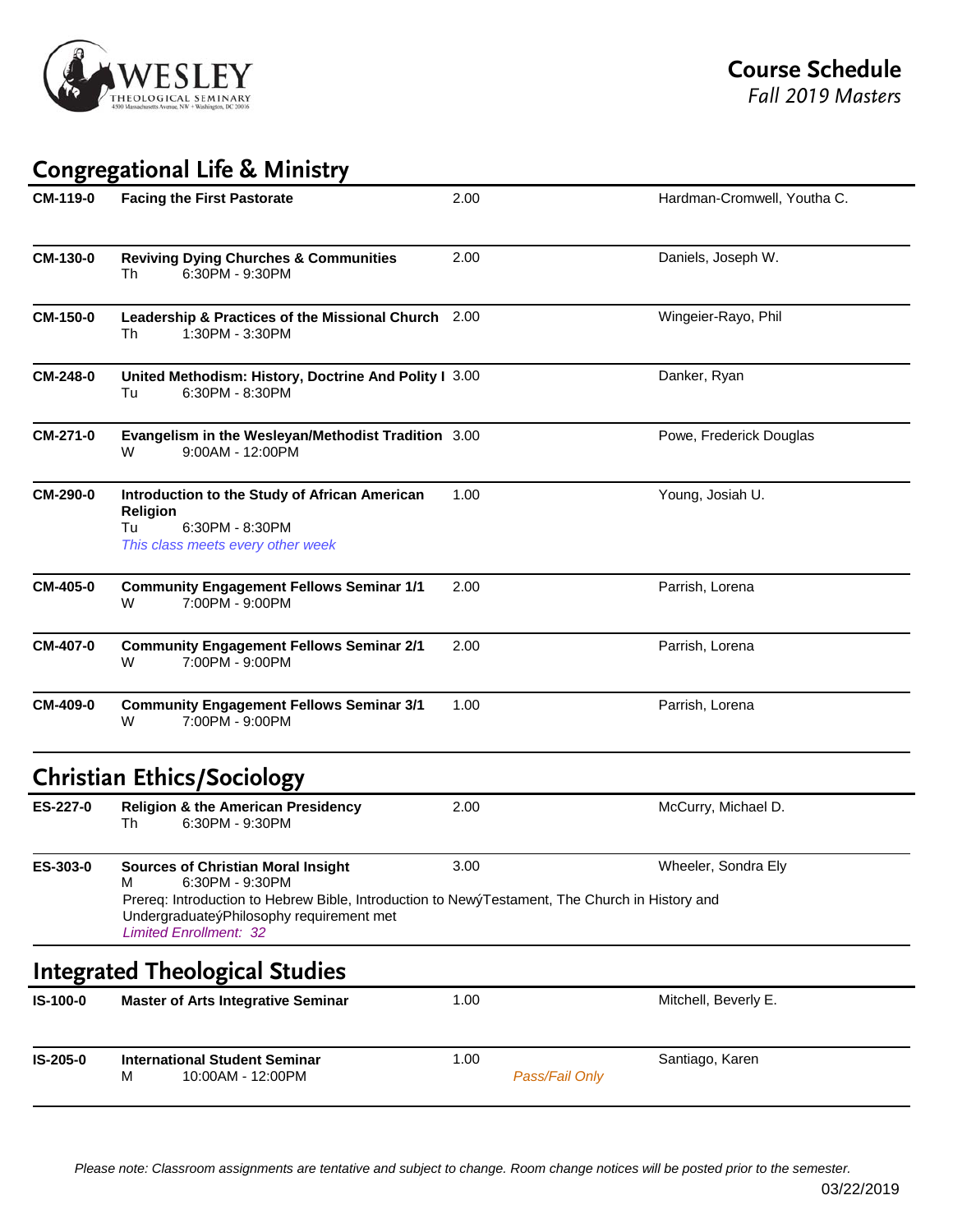

*Fall 2019 Masters*

|                      | <b>Master of Theological Studies Paper</b>                                                                                                                                                                    | 3.00 |                | Cho, Paul                          |
|----------------------|---------------------------------------------------------------------------------------------------------------------------------------------------------------------------------------------------------------|------|----------------|------------------------------------|
| IS-502-0             | <b>MTS Thesis Paper Research Module</b>                                                                                                                                                                       | 0.00 |                | Cho, Paul                          |
|                      | <b>Practice in Ministry &amp; Mission</b>                                                                                                                                                                     |      |                |                                    |
| <b>MM-101-A</b>      | Spiritual Formation for the Practice of Ministry 1 2.00<br>2:00PM - 4:00PM<br>W                                                                                                                               |      | Pass/Fail Only | Lee, Asa J.<br>Peck-McClain, Emily |
| <b>MM-101-B</b>      | Spiritual Formation for the Practice of Ministry 1 2.00<br>7:15PM - 9:15PM<br>W                                                                                                                               |      | Pass/Fail Only | Lee, Asa J.<br>Peck-McClain, Emily |
|                      | MM-311-AFTNPMM: Practice in Ministry and Mission Colloquy 1.00<br>1/1                                                                                                                                         |      |                | Bush, Joseph E.                    |
|                      | W<br>1:30PM - 3:30PM<br>Prereq: MM-101 and -102, completion of Ministry and SocialýSciences req., and 30 credit hours of total study                                                                          |      | Pass/Fail Only |                                    |
|                      | MM-311-EVE PMM: Practice in Ministry and Mission Colloquy 1.00<br>1/1<br>W<br>7:15PM - 9:15PM<br>Prereq: MM-101 and -102, completion of Ministry and SocialýSciences req., and 30 credit hours of total study |      | Pass/Fail Only | Bush, Joseph E.                    |
|                      | MM-313-AFTNPMM: Practice in Ministry and Mission Colloquy 1.00                                                                                                                                                |      |                | Bush, Joseph E.                    |
|                      | 2/1                                                                                                                                                                                                           |      |                |                                    |
|                      | W<br>1:30PM - 3:30PM<br>Prereq: MM-312 or MM-347                                                                                                                                                              |      | Pass/Fail Only |                                    |
|                      | MM-313-EVE PMM: Practice in Ministry and Mission Colloquy 1.00                                                                                                                                                |      |                | Bush, Joseph E.                    |
|                      | 2/1<br>W<br>7:15PM - 9:15PM<br>Prereq: MM-312 or MM-347                                                                                                                                                       |      | Pass/Fail Only |                                    |
|                      | PMM: Student Pastor Program Seminar 1/1<br>9:15AM - 10:30AM<br>Tu                                                                                                                                             | 1.00 | Pass/Fail Only | Bush, Joseph E.                    |
| MM-321-0<br>MM-323-0 | PMM: Student Pastor Program Seminar 2/1<br>1:30PM - 2:30PM<br>W<br>Prereq: MM-322                                                                                                                             | 1.00 | Pass/Fail Only | Bush, Joseph E.                    |
| MM-331-0             | Internship in Ministry and Mission 1                                                                                                                                                                          | 2.00 |                | Bush, Joseph E.                    |
|                      | Prereq: MM-101 and -102, completion of Ministry and SocialýSciences req., and 30 credit hours of total study                                                                                                  |      | Pass/Fail Only |                                    |

# **Non Credit**

*Please note: Classroom assignments are tentative and subject to change. Room change notices will be posted prior to the semester.*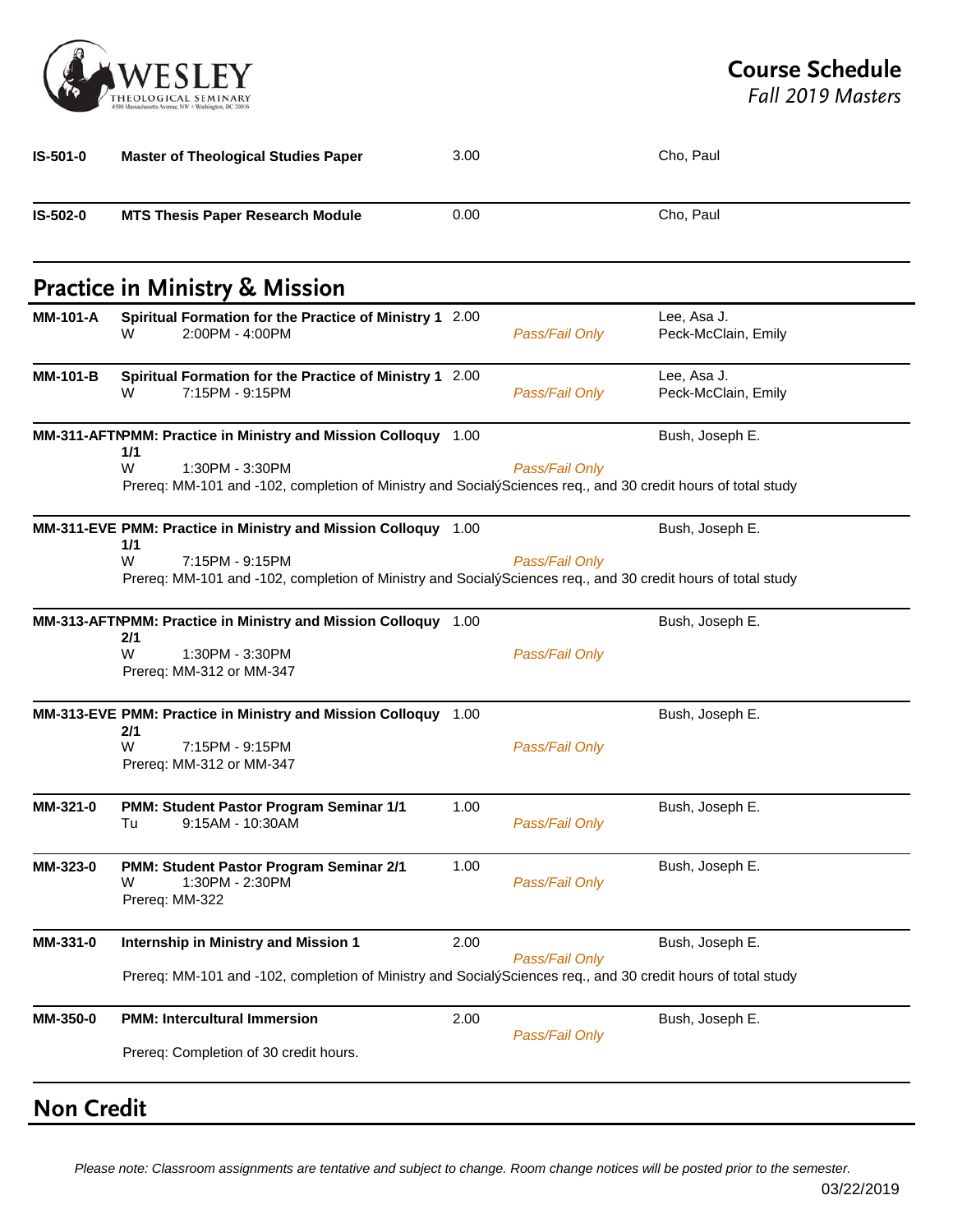

**NC-114-0 Academic Writing for Seminarians Students** 0.00 00 Stewart, Raedorah *Pass/Fail Only* **Pastoral Care & Counseling PC-101-0** Counseling Skills for Pastoral Ministry 3.00 Comstock, Joanne P. W 9:00AM - 12:00PM *Limited Enrollment: 15* **PC-111-0 Pastoral Care and Counseling in Contexts** 3.00 Koppel, Michael S. Tu 1:30PM - 4:30PM *Limited Enrollment: 30* **PC-215-0 Calm, Confident, Competent: Family Syste Calm, Confident, Competent: Family Syste** Campbell, Gina Gilland M 6:30PM - 9:30PM **PC-250-0 Addiction Recovery Ministry** 3.00 Yates, Leo Allen Sa 9:00AM - 5:00PM *This course will meet on 6 Saturdays: August 31, September 7 & 14, October 19, and November 9 & 23.* **Preaching and Worship PW-101-0 Foundations of Christian Worship** 3.00 3.00 Petrin, Anna Adams Th 9:00AM - 12:00PM **PW-125-0 Foundations of Preaching 60 and 3.00 60 and 5 and 5 and 5 and 5 and 5 and 5 and 5 and 6 and 6 and 6 and 6 and 6 and 6 and 6 and 6 and 6 and 6 and 6 and 6 and 6 and 6 and 6 and 6 and 6 and 6 and 6 and 6 and 6 and** Tu 6:30PM - 9:30PM **PW-301-0 Pastoral Liturgics Practicum** 2.00 2.00 Petrin, Anna Adams Tu 1:30PM - 4:30PM Prereq: Introduction to Corporate Worship *Limited Enrollment: 25* **PW-340-A Preaching Practicum** 2.00 2.00 Hogan, Lucy Lind M 1:30PM - 4:30PM Prereq: Foundations of Preaching *Limited Enrollment: 15* **PW-340-HB Preaching Practicum** 2.00 *Hybrid* Miles, Veronice M 6:30PM - 8:30PM Prereq: Foundations of Preaching *Limited Enrollment: 15* **PW-344-0 Preaching Practium: Exploring the Church Year** 2.00 Hogan, Lucy Lind Tu 6:30PM - 8:30PM Prereq: Foundations of Preaching *Limited Enrollment: 15* **Religion and the Arts RA-113-0 Art As Worship, Worship As Art** 2.00 2.00 Gray, Amy Elizabeth Tu 6:30PM - 8:30PM **RA-130-0 Chapel Choir** 1.00 1.00 Guenther, Eileen M.<br>
Tu 9:30AM - 10:30AM 9:30AM - 10:30AM

*Please note: Classroom assignments are tentative and subject to change. Room change notices will be posted prior to the semester.*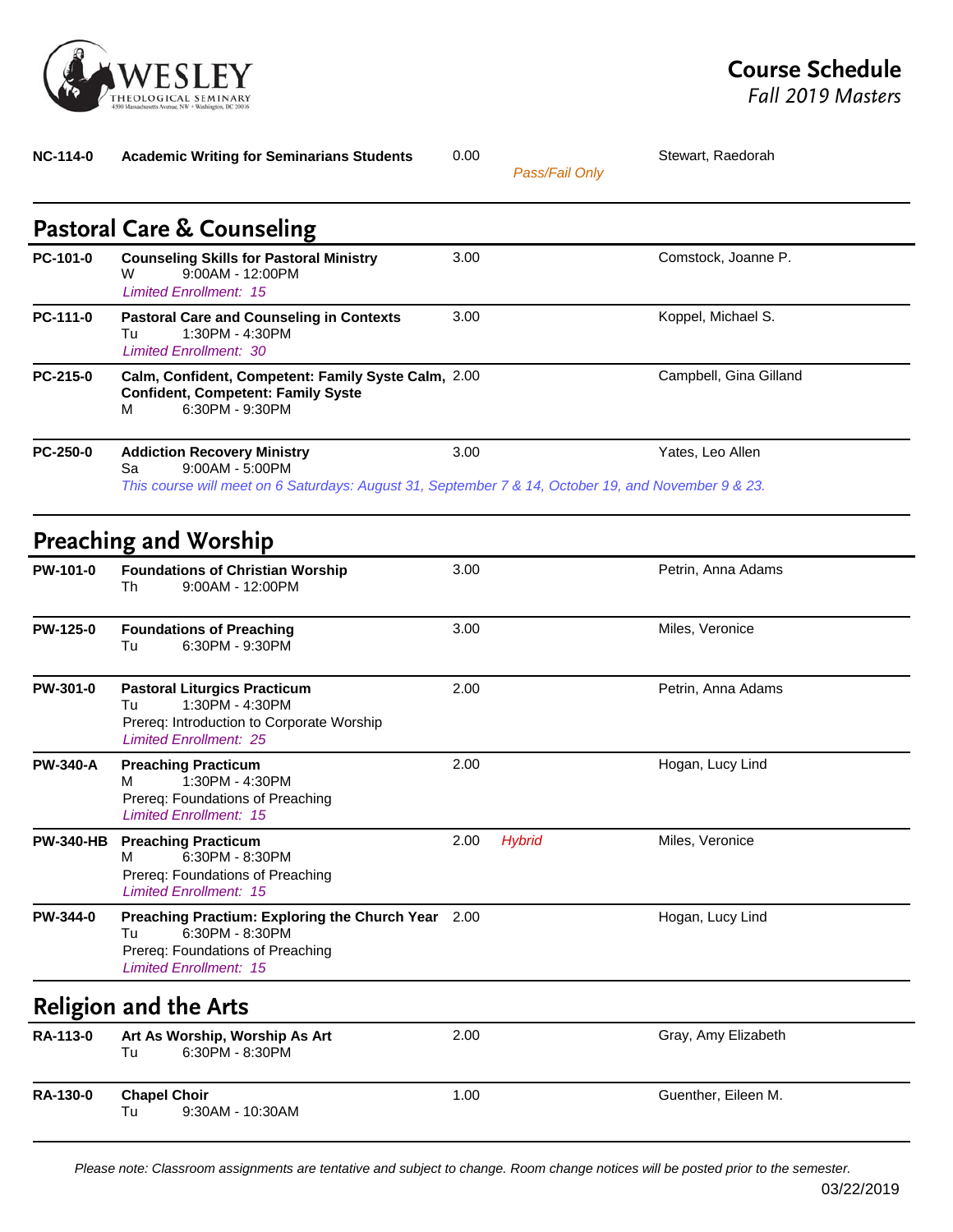

| <b>RA-136-0</b>  | Songs of Zion: Spirituals in the Life of The<br><b>Church</b><br>6:30PM - 8:30PM<br>W                                                                                                                                                                                                                                                                                                                                     | 2.00 | Guenther, Eileen M.                   |
|------------------|---------------------------------------------------------------------------------------------------------------------------------------------------------------------------------------------------------------------------------------------------------------------------------------------------------------------------------------------------------------------------------------------------------------------------|------|---------------------------------------|
| <b>RA-177-0</b>  | The Word Made Flesh: Making Scripture Seen<br>and Heard<br>6:30PM - 8:30PM<br>Th<br><b>Limited Enrollment: 16</b>                                                                                                                                                                                                                                                                                                         | 2.00 | Radosevic, Tracy A.                   |
| <b>RA-196-0</b>  | <b>Liturgical Dance Theory and Practice</b><br>6:30PM - 8:30PM<br>W                                                                                                                                                                                                                                                                                                                                                       | 2.00 | Sparks, Kathryn M.                    |
| <b>RA-295-A</b>  | <b>Arts Practicum</b>                                                                                                                                                                                                                                                                                                                                                                                                     | 1.00 | Pass/Fail Only                        |
|                  | Arts Practicum: Imaginative Illustration with Anne C. Brink Students explore illustrating scripture and other<br>texts using line drawings, watercolors, acrylics, and collage. The artwork they make will enhance their own<br>spiritual journey, serve their church and/or youth ministry, and provide art pieces for gifts as well as for the<br>church seasons and for home décor. All skill levels; no experience re |      |                                       |
| <b>RA-295-B</b>  | <b>Arts Practicum</b>                                                                                                                                                                                                                                                                                                                                                                                                     | 1.00 |                                       |
|                  | Arts Practicum: Artists' Books with artist Elizabeth Curren Students will master several interactive book<br>forms, beginning with a Book-in-a-Page and progressing to the Tunnel Book. Each form increases in<br>complexity, inviting self-expression and creativity.                                                                                                                                                    |      | Pass/Fail Only                        |
|                  | <b>Systematic Theology</b>                                                                                                                                                                                                                                                                                                                                                                                                |      |                                       |
| ST-181-0         | <b>Philosophical Backgrounds</b><br>Tu<br>1:30PM - 4:30PM                                                                                                                                                                                                                                                                                                                                                                 | 2.00 | Young, Josiah U.                      |
| <b>ST-200-0</b>  | <b>Foundations of Public Theology</b>                                                                                                                                                                                                                                                                                                                                                                                     | 3.00 |                                       |
| <b>ST-215-OL</b> | <b>Faces of Jesus in World Religions</b>                                                                                                                                                                                                                                                                                                                                                                                  | 3.00 | <b>Online</b><br>Clarke, Sathianathan |
|                  | <b>Limited Enrollment: 25</b>                                                                                                                                                                                                                                                                                                                                                                                             |      |                                       |
| ST-246-0         | <b>Jesus Christ in African American Christianity</b><br>Th<br>9:00AM - 12:00PM                                                                                                                                                                                                                                                                                                                                            | 3.00 | Mitchell, Beverly E.                  |
| <b>ST-305-A</b>  | <b>Systematic Theology 1</b><br>1:30PM - 4:30PM<br>м                                                                                                                                                                                                                                                                                                                                                                      | 3.00 | Mitchell, Beverly E.                  |
|                  | Prereq: Introduction to Hebrew Bible, Introduction to Newy Testament, The Church in History and<br>UndergraduateýPhilosophy requirement met<br><b>Limited Enrollment: 50</b>                                                                                                                                                                                                                                              |      |                                       |
| <b>ST-305-B</b>  | <b>Systematic Theology 1</b><br>6:30PM - 9:30PM<br>Th<br>Prereq: Introduction to Hebrew Bible, Introduction to Newy Testament, The Church in History and<br>UndergraduateýPhilosophy requirement met<br><b>Limited Enrollment: 50</b>                                                                                                                                                                                     | 3.00 | Young, Josiah U.                      |

### **World Religions**